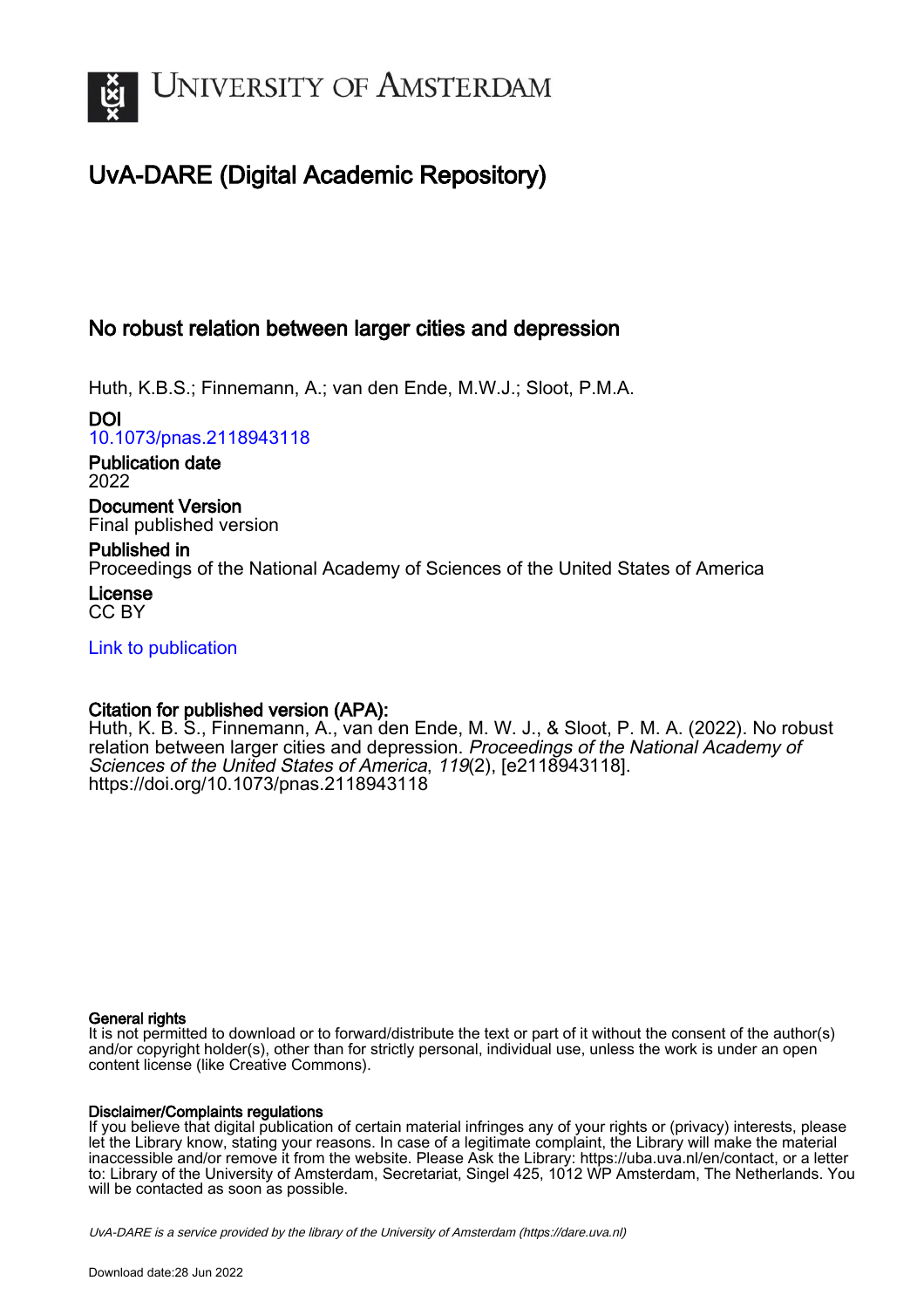# No robust relation between larger cities and depression

**Karoline B. S. Hutha,b,c,1,[2](http://orcid.org/0000-0002-0662-1591) , Adam Finnemanna,b,1, Maarten W. J. van den Endea,b,d, and Peter M. A. Slootd,e,[f](http://orcid.org/0000-0002-3848-5395)**

"Larger cities provide a buffer against depression" this astounding statement is from a PNAS article by Stier et al. (1) on how depression rates scale with the population of metropolitan statistical areas (MSAs). It is astounding as it runs contrary to a wealth of psychological and epidemiological research showing the complex nature of depression and the detrimental influence of cities (2–4). This conflict with prior research makes it paramount to study the quality of the evidence. In this letter we carry out this task by considering the robustness of the finding. Our analysis suggests that their data do not support their conclusion.

Cities can be defined in a multitude of ways, so it is central for empirical research on cities to assess if findings are specific to the city definition used or whether they hold generally (5). Specifically for scaling studies it has been shown that their results depend heavily on minimum city size inclusion criteria and the spatial extent of cities (6). Stier et al. (1) address the former question using Behavioral Risk Factor Surveillance System data; here, their conclusion does not hold. When the minimum city size is lower than 600,000 inhabitants the sublinear scaling disappears. An additional concern comes from the fact that the original study does not assess the robustness under



**Fig. 1. City effect on depression depends on living proximity to city center. Scaling analyses were conducted with varying samples depending on individuals' proximity to city center using the Twitter 2010 data (7).**

aDepartment of Psychology, University of Amsterdam, 1001 NK Amsterdam, The Netherlands; <sup>b</sup>Centre for Urban Mental Health, University of Amsterdam, 1012 GC Amsterdam, The Netherlands; <sup>c</sup>Department of Psychiatry, Amsterdam University Medical Center, 1105 AZ Amsterdam, The Netherlands; <sup>d</sup>Computational Science Lab, University of Amsterdam, 1098 XH Amsterdam, The Netherlands; <sup>e</sup>Institute for Advanced Studies, University of Amsterdam, 1012 GC Amsterdam, The Netherlands; and <sup>f</sup>National Center of Cognitive Research, ITMO University, St. Petersburg Russia 199034

Author contributions: K.B.S.H., A.F., M.W.J.v.d.E., and P.M.A.S. designed research; K.B.S.H., A.F., and M.W.J.v.d.E. performed research; K.B.S.H., A.F., and M.W.J.v.d.E. analyzed data; and K.B.S.H., A.F., M.W.J.v.d.E., and P.M.A.S. wrote the paper.

The authors declare no competing interest.

This open access article is distributed under [Creative Commons Attribution License 4.0 \(CC BY\).](https://creativecommons.org/licenses/by/4.0/)

<sup>1</sup>K.B.S.H. and A.F. contributed equally to this work.

 $^{2}$ To whom correspondence may be addressed. Email: [k.huth@uva.nl.](mailto:k.huth@uva.nl)

Published January 5, 2022.

**LETTER**

LETTER